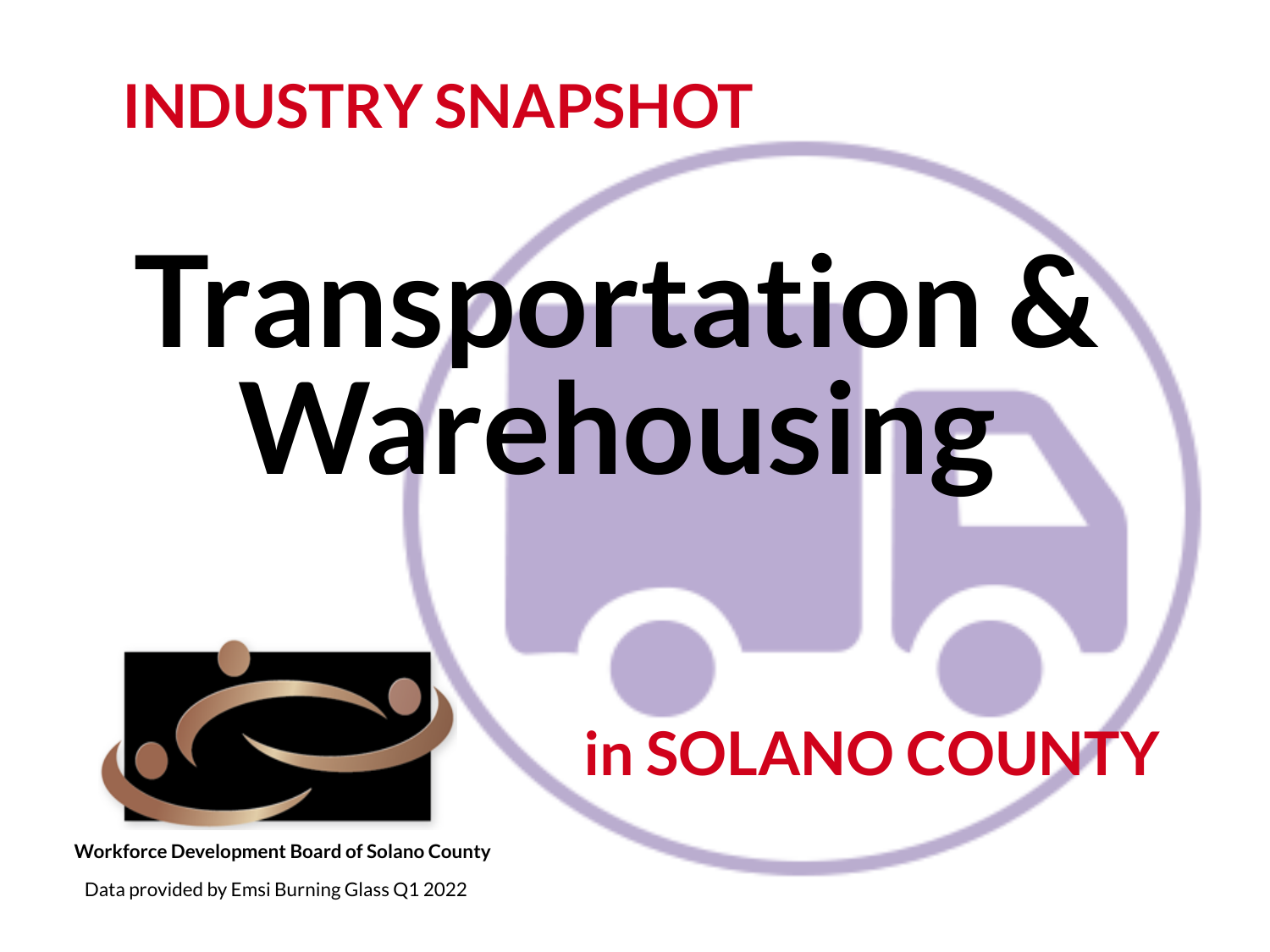

## **Industry Snapshot for Transportation & Warehousing**





**Jobs (2021) Projected Growth (2021-2026) Avg. Earnings Per Job (2021)**



Total GRP (2021)

- *Class A Truck Drivers are a Priority In-Demand Occupation in the Transportation & Warehousing Industry Sector*
- The Transportation & Warehousing Industry is critical to the regional economy due to its many highways and access to airports and docks.

*Gross Regional Product - Grossregional product is a monetary measure of the market value of all final goods and services produced in a region orsubdivision of a country*

*in a period of time.*